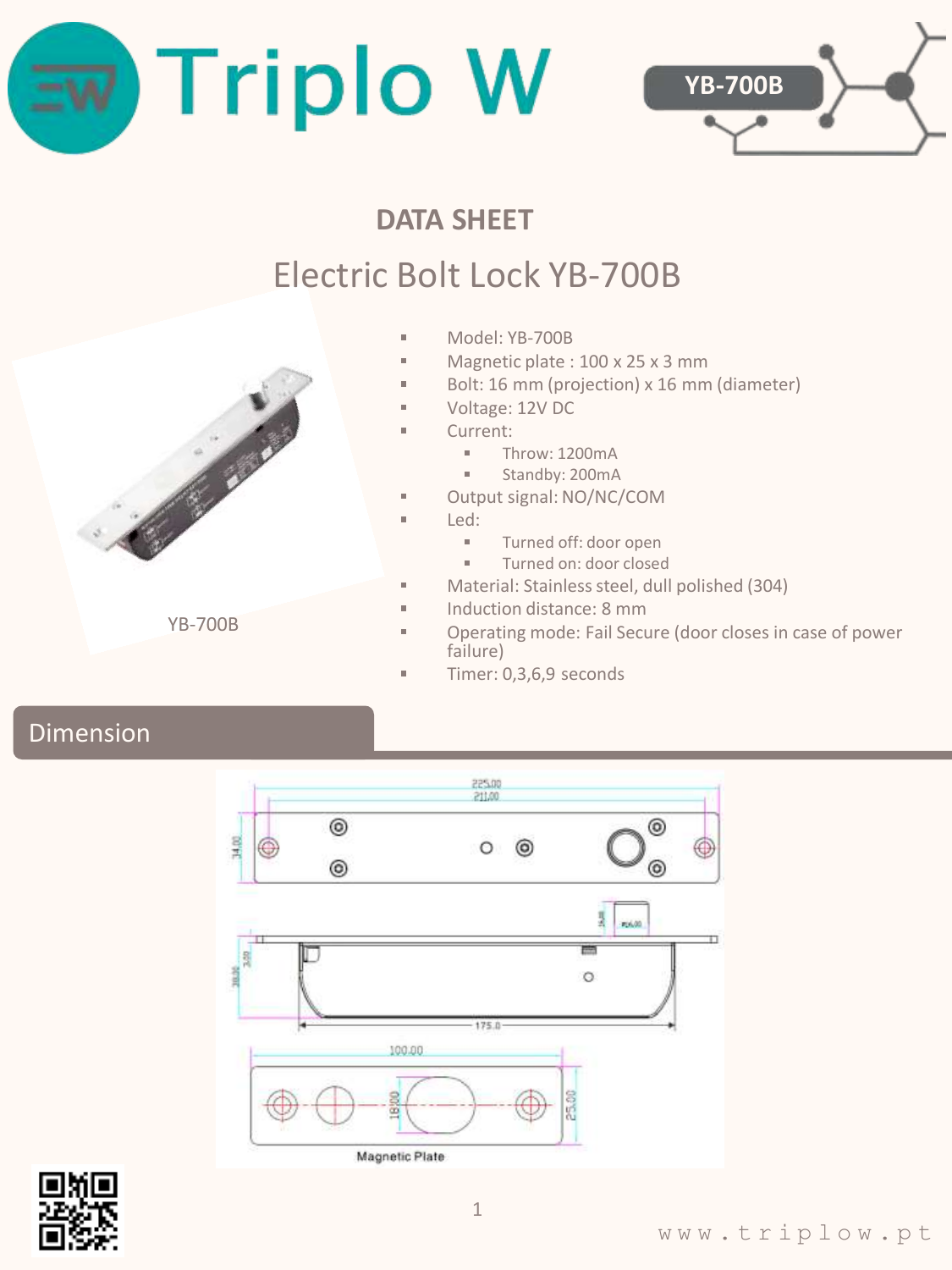



#### Installation Steps





Drill and cut the door according to the latch size.



Install fixing plates. Connect the bolt latch to the power supply (12VDC) and perform a test.



Tighten fixing screws.

#### Installation Diagram



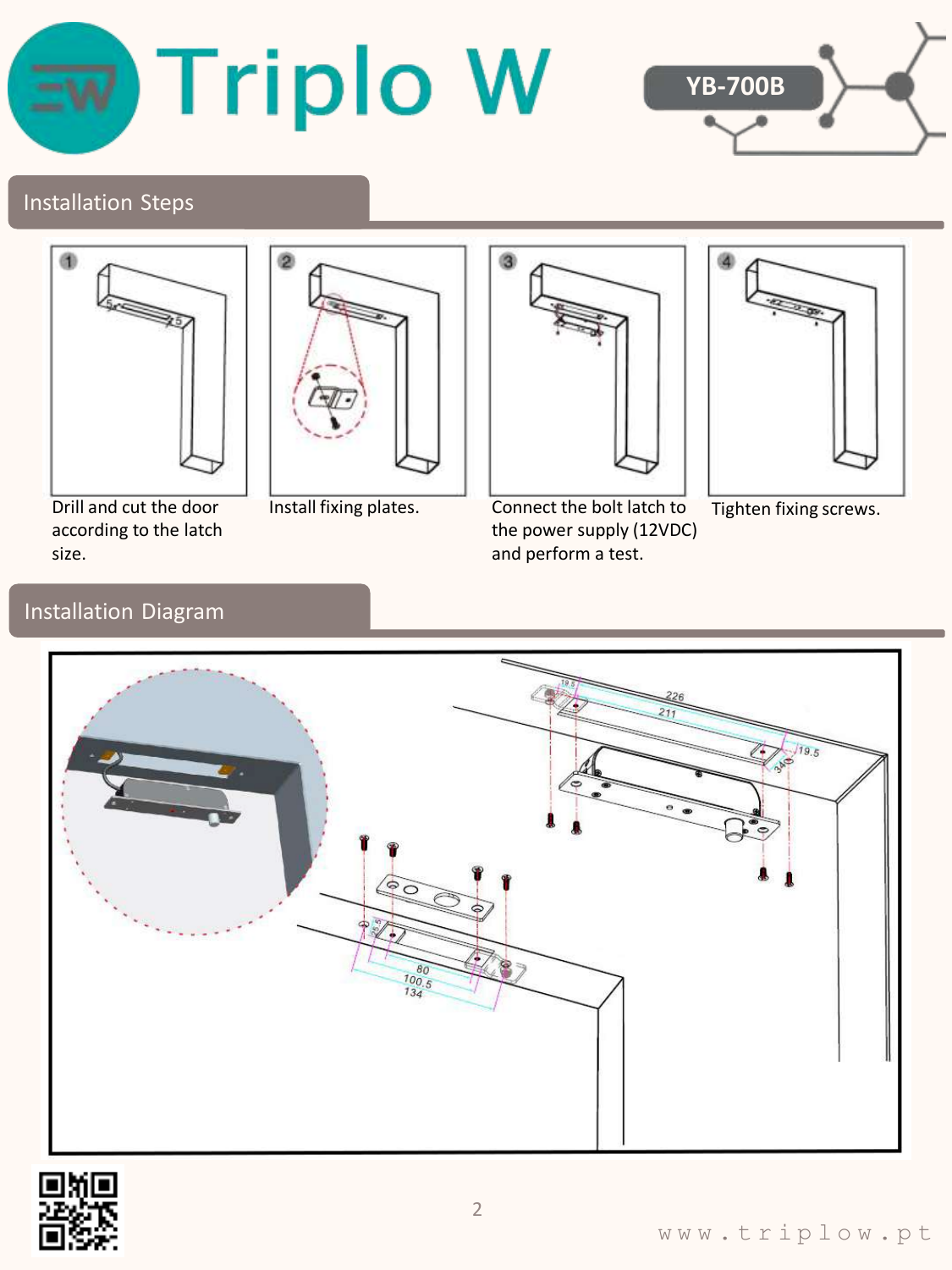

## Installation and Maintenance Care

1. The maximum force the solenoid exerts on the bolt is not greater than 50 grams. The cleaning and lubrication of the bolt and the rest of components must be ensured so its proper operation is guaranteed without making an effort greater than the solenoid force.



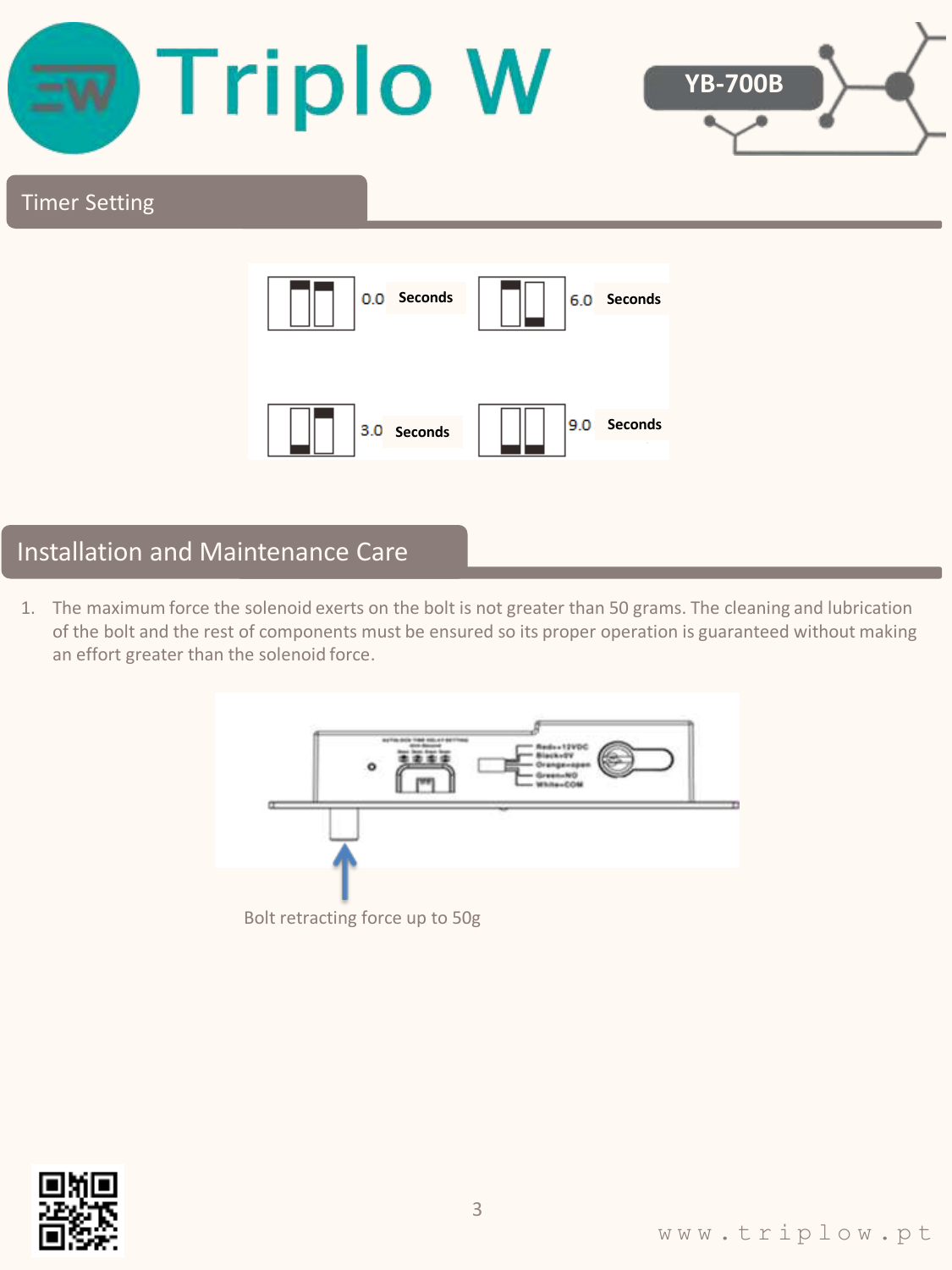



2. Make sure the hole for installing the lock has the correct measurements in order to guarantee the perfect mounting of the lock.

3. After installing the lock, the cleaning must be carried out by using compressed air inside the lock to guarantee that there is no wood, aluminium, sand or concrete residue that might block the perfect sliding of every mobile part.

4. After cleaning, the mechanical elements must be lubricated with spray.

5. When the lock is installed in hostile environments such as sea surroundings or chemical pollution sources, among others, the following additional tips should be carried out:

- a) Periodically clean and lubricate mobile elements, as previously stated.
- b) Fill up the connecting cable hole and every other fixing hole with a good quality filler.
- c) Clean contact-exposed surfaces with a fine oil moistened cloth. This operation needs to be carried out once a month.

6. Make sure the lock is perfectly aligned.



Incorrect alignment Correct alignment